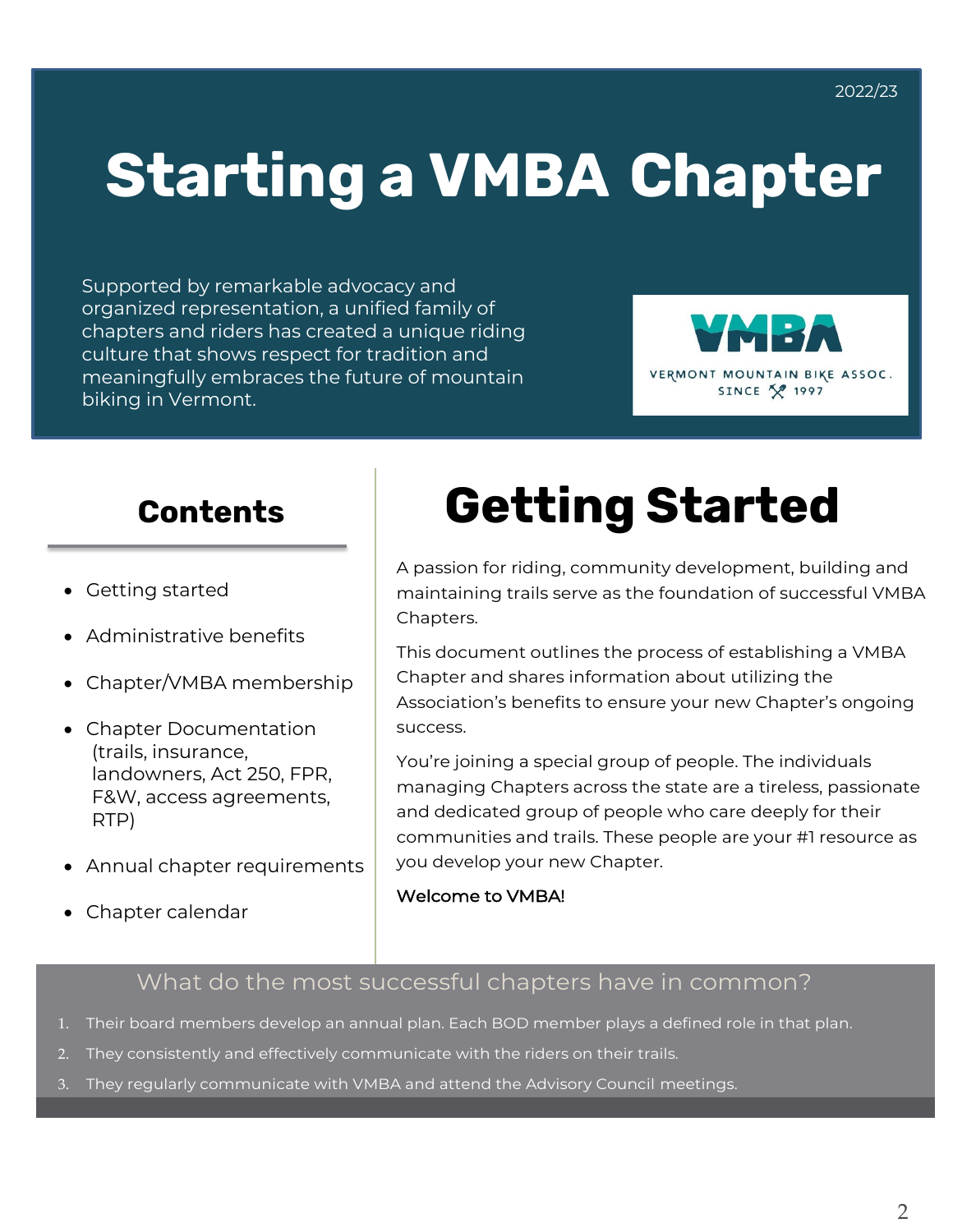## **What Next? Become Official**

The following is a step-by-step description of starting a Chapter. Each reference made to a specific document will be accompanied by a link. These links are also hosted in the [Chapter Resource Library](https://vmba.org/chapter-resource-library/) on our website. Once a group has decided to begin a Chapter – the following steps should be taken:

- 1. Complete the [New Chapter Questionnaire](https://vmba.org/wp-content/uploads/2020/05/New-Chapter-Questionnaire.pdf) and send it to the VMBA Operations Manager. Please advise the office on who is your best point of contact(s).
- 2. The new group should identify a Board of Directors: President, Vice President, Secretary and Treasurer. It is highly recommended to appoint a Membership Coordinator and Social Media Contact. In addition, the group should create a Mission Statement. It is highly recommended to create Bylaws (helpful resources can be found in the Chapter Resource Library).
- 3. Incorporate with the State of VT. Decide on a Chapter name (you can check if it already exists [here\)](https://bizfilings.vermont.gov/online/BusinessInquire/) and [register](https://sos.vermont.gov/corporations/registration/domestic-registration/nonprofit-corp/) that with the Secretary of State, you'll need to make a user account. This should get you you're Articles of Incorporation, keep a copy for your records and send a copy to VMBA.
- 4. Go to the Federal Government website, and get your [Chapter a business EIN #.](https://www.irs.gov/businesses/small-businesses-self-employed/apply-for-an-employer-identification-number-ein-online) This should not cost you any money, it is free, and easy to do. Further, be sure to keep a copy of your EIN and send it to VMBA.
	- a. Select "Started a New Business"  $\rightarrow$  Business Activity: Other, select 'Organization'  $\rightarrow$  Primary Activity of your Org: under 'Other' choose Conservation & specify Conservation & Education  $\rightarrow$ keep your EIN Number on file and will be on the listed on the Letter of Consent
	- b. Although your Chapter falls under VMBA's EIN and 501(c)3 status, you are also required to have your own, so the government can track your income. Our accountant needs this number for his annual filing.
- 5. Working with the VMBA, sign your [Letter of Consent,](https://vmba.org/wp-content/uploads/2020/08/Consent-Letter.-BLANK.docx.pdf) which gives your Chapter the ability to fall under the umbrella of VMBA's insurance, tax reporting, and usage of the 501(c)3 status.
- 6. Complete and sign the [Chapter Information for Insurance.](https://vmba.org/wp-content/uploads/2021/12/Final-Application-Chapter-Info-1.pdf) This documentation will be shared with our Insurance Company to ensure you are covered under all of our policies.
- 7. VMBA will confirm and send these documents to our accountant. You are officially a VMBA Chapter – congratulations!

Chapter BODs are typically split up into five members:

1. Membership/Outreach 2. Trails 3. Landowner/Manager Relations 4. Fundraising/Events/Social Media 5. BOD leadership/planning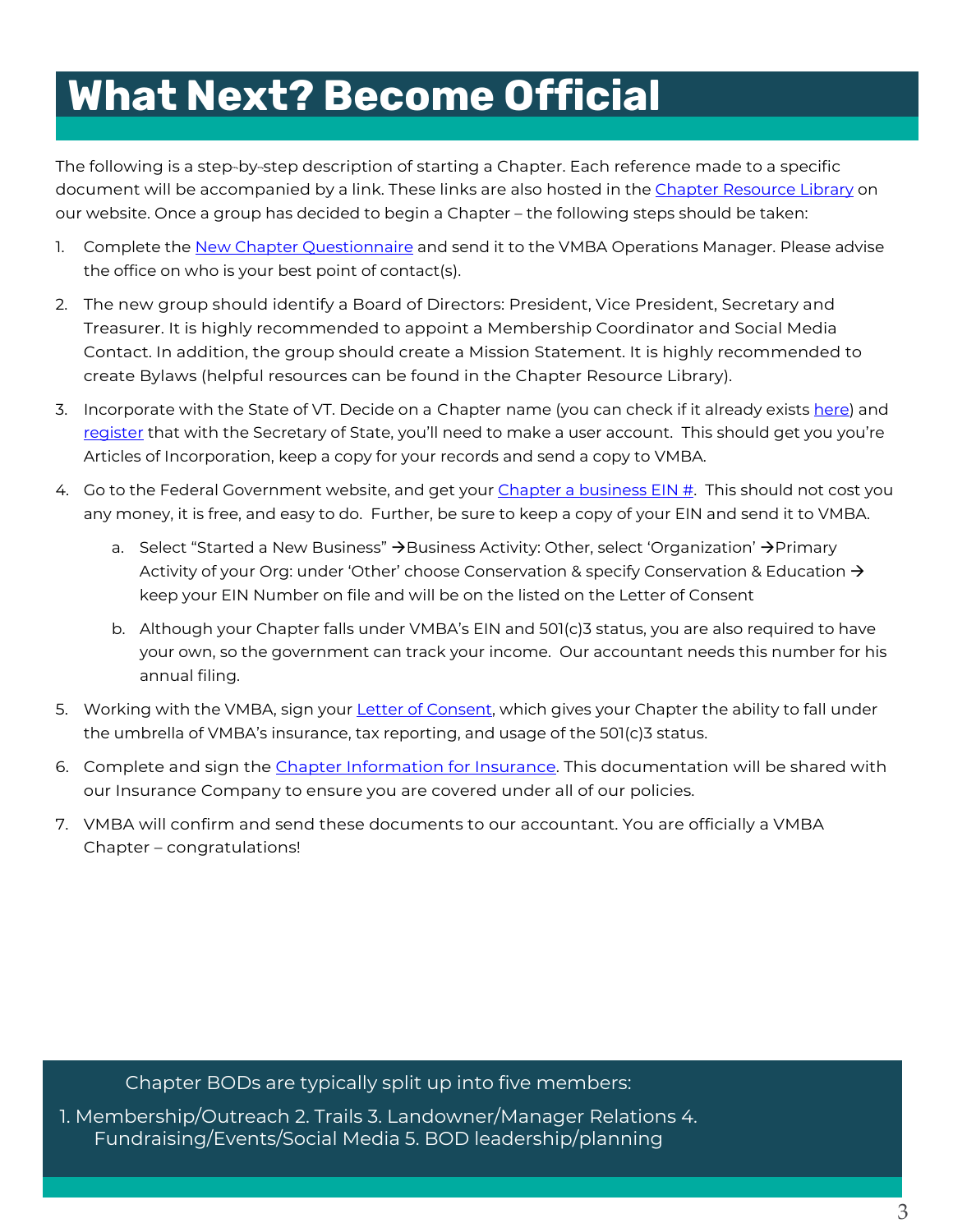## **What Next? Get Up and Running**

Now your Chapter is officially under VMBA's umbrella? What next? Here are some recommended steps to guide you to get up and running. Please reach out to the office with any questions you might have. We are happy to help!

- 1. It is strongly recommended that new chapters learn from the established, successful Chapters. Here some things they all have in common:
	- a. The Chapter develops an annual (or 2-yr) plan
	- b. They regularly communicate with VMBA, landowners and public land managers
	- c. They host planned trail days that are well organized and advertised
	- d. They utilize consistent outreach to riders on trails and to members (Facebook, newsletters, etc.)
	- e. They host consistent BOD meetings (highly recommended) and member meetings
	- f. They seek out local partnerships
- 2. Open a Bank Account, you'll need your EIN. Submit your Routing and Account information to the office.
- 3. If you haven't already, establish your mission/vision, bylaws, and board members. Share your board members & their contact information with the VMBA office. [Bylaw examples](https://vmba.org/chapter-programs/) are available on our Chapter Resource Library
- 4. Design your logo Chapters have commonly worked with a local graphic design artist. Reach out to VMBA or a nearby Chapter if you need recommendations. Send copy of logo to VMBA.
- 5. Build your website WordPress is a very common website platform and easy to use. Topics that you can include your logo, mission, vision, trail networks & conditions, sponsors (if applicable), event/volunteer opportunities, and a way to join VMBA (normally a link t our website). Send link of website to VMBA.
- 6. Order stickers! Stickers and/or welcome letters can be sent to any of your Members as part of their membership packet. Learn more about this in the Chapter Program Overview
- 7. Social media we highly suggest getting Facebook and Instagram up and running once your logo and website are ready to go. Spread the word that your Chapter is up and running!
- 8. Have [landowner agreements](https://vmba.org/landowners/) or challenge partnership agreements for public land signed and filed away (best practice to send a copy to VMBA)

### **Annual Chapter Requirements**

- 1. Regularly communicate with VMBA
- 2. Submit an annual plan to VMBA in April (trails, landowners, trail days, grants and event dates)
	- a. Annual plan should include prior year's accomplishments; new partnerships gained and trail plans for the upcoming season.
- 3. Donation Tax Receipts any donations above \$250 that you receive directly need to have a tax receipt sent to them. Examples can be found in our Chapter Resource Library
- 4. 1099-NEC are required for contract employees paid \$600+ directly from Chapters. These are due usually by the end of January. There are [free platforms](https://www.taxbandits.com/) online or you can use Quickbooks
- 5. 990 Filings are done each year by our accountant. If a Chapter generates \$50K+ in revenue, they need to send their financial records to Justin Bull [\(justin\\_bull@yahoo.com\)](mailto:justin_bull@yahoo.com) usually by May 1st
- 6. W-2s are required for any employee that is employed directly through the Chapter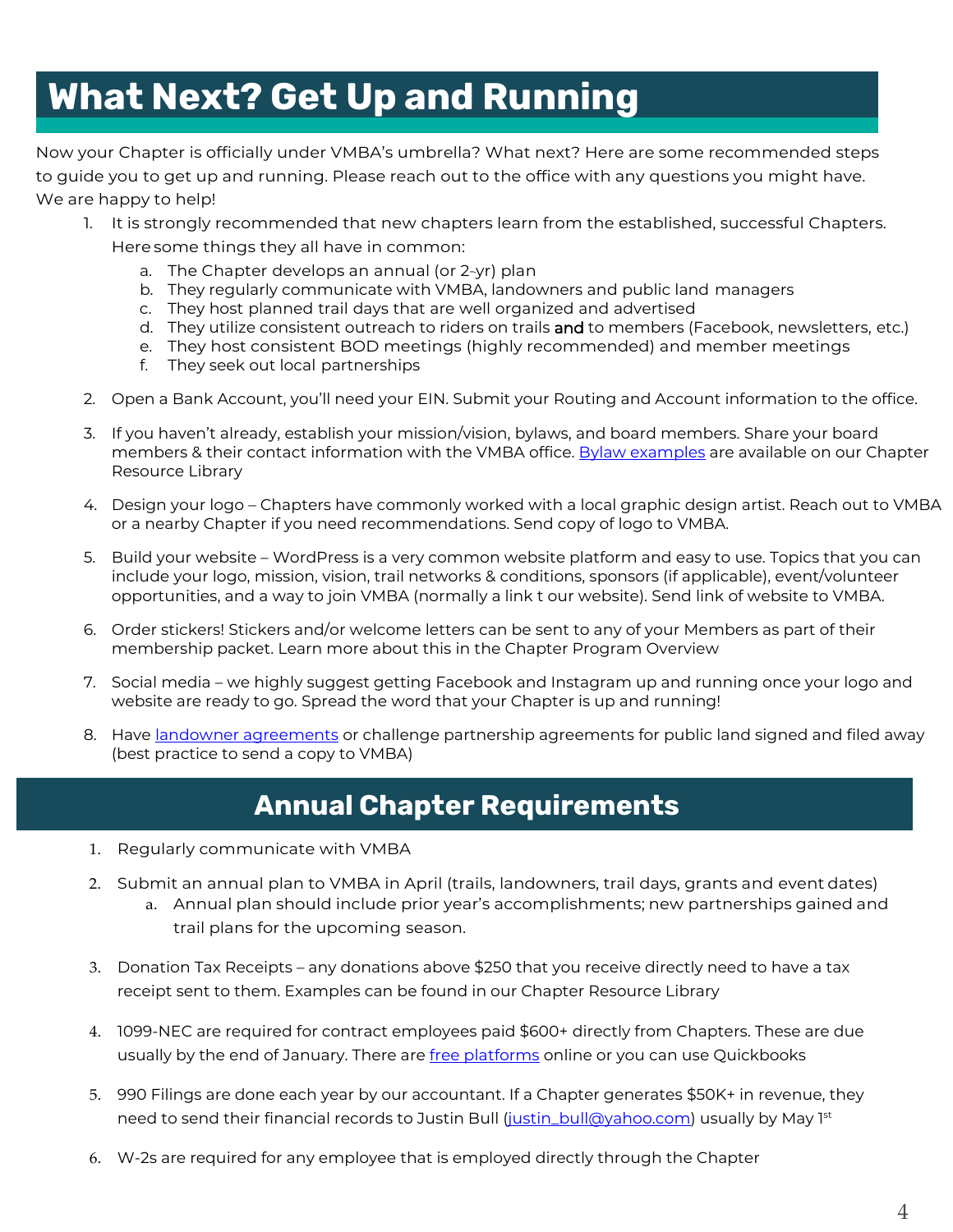# **VMBA Chapter Administrative Benefits**

VMBA has developed a full suite of administrative benefits to support the impact chapters can have on their trails and local communities. Chapters are strongly encouraged to make the most of these benefits. In doing so, they will free up more time to focus on hosting great events and building remarkable trails. Once Articles are submitted to VMBA's accountant the chapter can begin taking advantage of these benefits.

#### ADMINISTRATIVE

- Insurance covering: landowners, riders, trail days, event participants, directors and officers
- Umbrella 501(c)3 status
- Tax preparation services through VMBA's accountant
- Online membership enrollment services
- Annual membership packet mailing, which can include Chapter specific stickers and/or letter
- Event promotion on vmba.org, social channels and newsletter. Plus, onsite support (per request)
- 100+ chapter member benefits
- Promotion of Chapter on social channels, newsletter & website

#### **ADVOCACY**

- Consistent and effective advocacy with private landowners, towns and public land managers
- Legislative and land statute representation
- Representation on the Vermont Trails and Greenways Council
- Access to a united consortium of chapters
- A clear path to public funding channels via district and commissioner relationships

#### **TRAILS**

- The annual Trail Building Clinic normally the first weekend in June each year
- Access to the Chapter Resource Library, outlining permitting, funding sources and contacts required
- Access to the Chapter Trail Grant & Naming Grants & RTP Funding
- Discounted trail tool purchasing

Chapters keep 100% of all grants, donations and sponsorships. The most profound benefit is the collective experience of the Advisory Council, which is comprised of all the chapter presidents.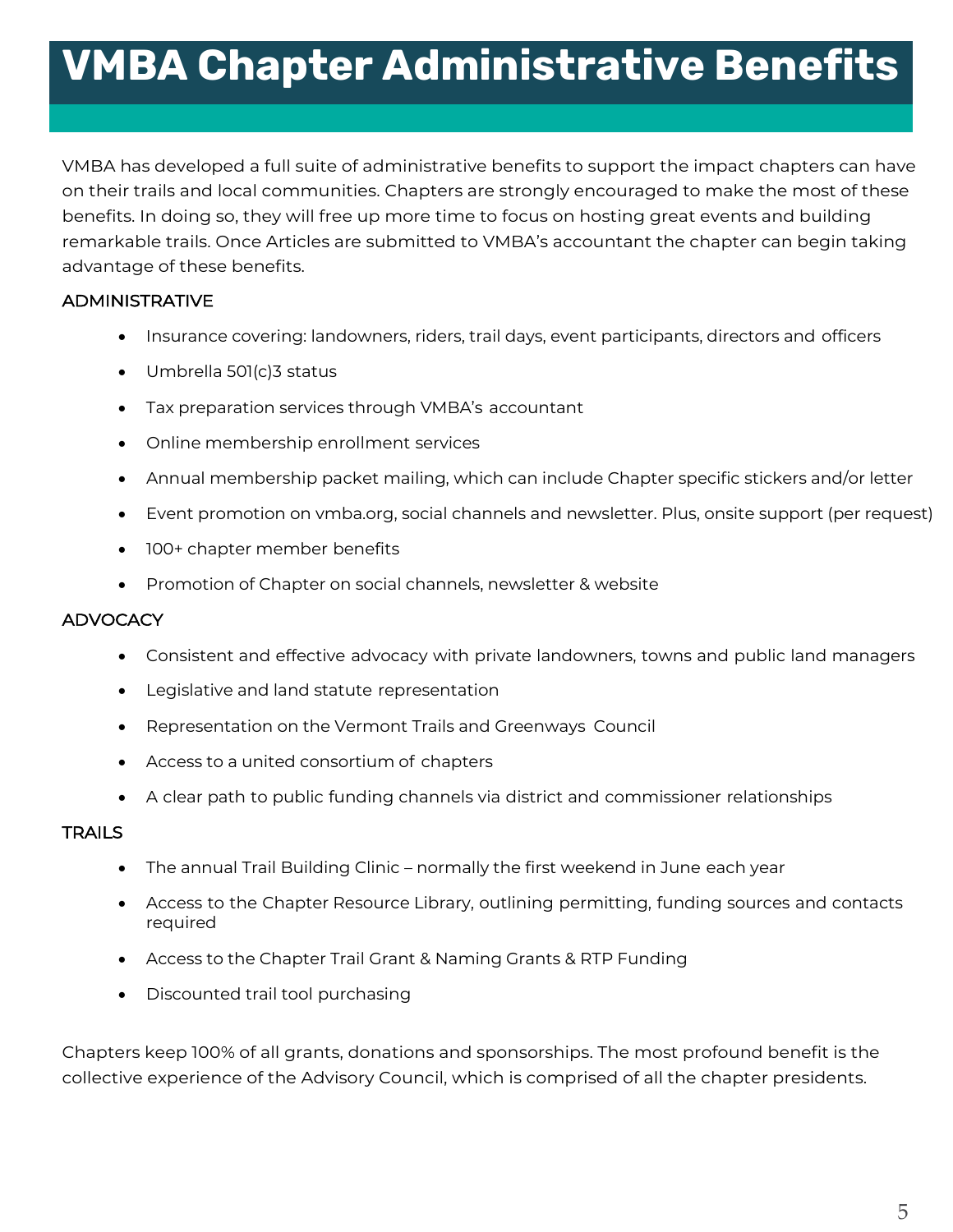## **VMBA Membership**

The membership 'season' operates from April 1 – March 31. On Jan 1, the membership sign-up platform will switch to the following season. For example, on Jan. 1, 2022, members will be able to purchase their 2022/23 VMBA Membership.

VMBA base Membership is \$60 for Individual and \$120 for Family (2-4), \$15 for each additional family member.

When joining, each member is asked to identify a "Primary Chapter". This is the Chapter with which the rider wishes to primarily identify.

All members can add additional Chapters to their membership. For example, a rider may choose WATA as their base Chapter and add-on Brewster and Fellowship. Add-on memberships are \$30 (individual) and \$60 (family 2-4) each. 100% of add-on revenue goes directly to the Chapter.

VMBA will provide the following to members during registration: Auto-Email confirmation, Membership Packet, and a member account.

In their membership packet, all members receive their VMBA Card, Member Benefits sheet, DH Coupon Sheet, and any Chapter specific materials. These Chapter materials (optional) are due to the office in February every year.

Beyond these base membership types, VMBA will host additional membership types for chapters (for example, Fellowship has the 5-pack). These other membership types and their prices must be submitted to VMBA on or before Dec 15th each year.

The base membership fees are split 50/50 with VMBA. VMBA's portion is used to pay for administrative benefits and feed the VMBA Chapter Trail Grant program. In 2019, 91% of VMBA's portion of membership revenue has funneled back to the Chapters.

For membership types beyond the base individual and family, VMBA will retain \$30 (individual). For example, when a rider becomes a 5-pack member of FOTW VMBA retains \$30 and sends FOTW the remainder as part of their Payout.

VMBA will send your chapter a "Chapter Payout" every two weeks starting in January. Please be sure VMBA has the correct bank account info for ACH.

In addition, Chapters have access to their membership reports, available at vmba.org. Reach out to the office for further instructions on how to do so.

Chapters are encouraged to sell memberships at events. Please review the **Onsite Membership Instructions** found in the Chapter Resource Library.

All members join on VMBA's website. The reason for this is all Chapters are represented at the time of joining and can easily be added – this is good news for you as a new chapter.

We highly encourage listing a [Join Now](https://vmba.org/join/) link on your website and sharing on your social channels/newsletters.

All members receive a Membership Packet which includes their VMBA Card, Member Benefits sheet, DH Coupon Sheet, and any Chapter specific materials. These Chapter materials (optional) are due to the office in February every year.

### Please take a moment to review the Chapter Program found in the Chapter Resource Library